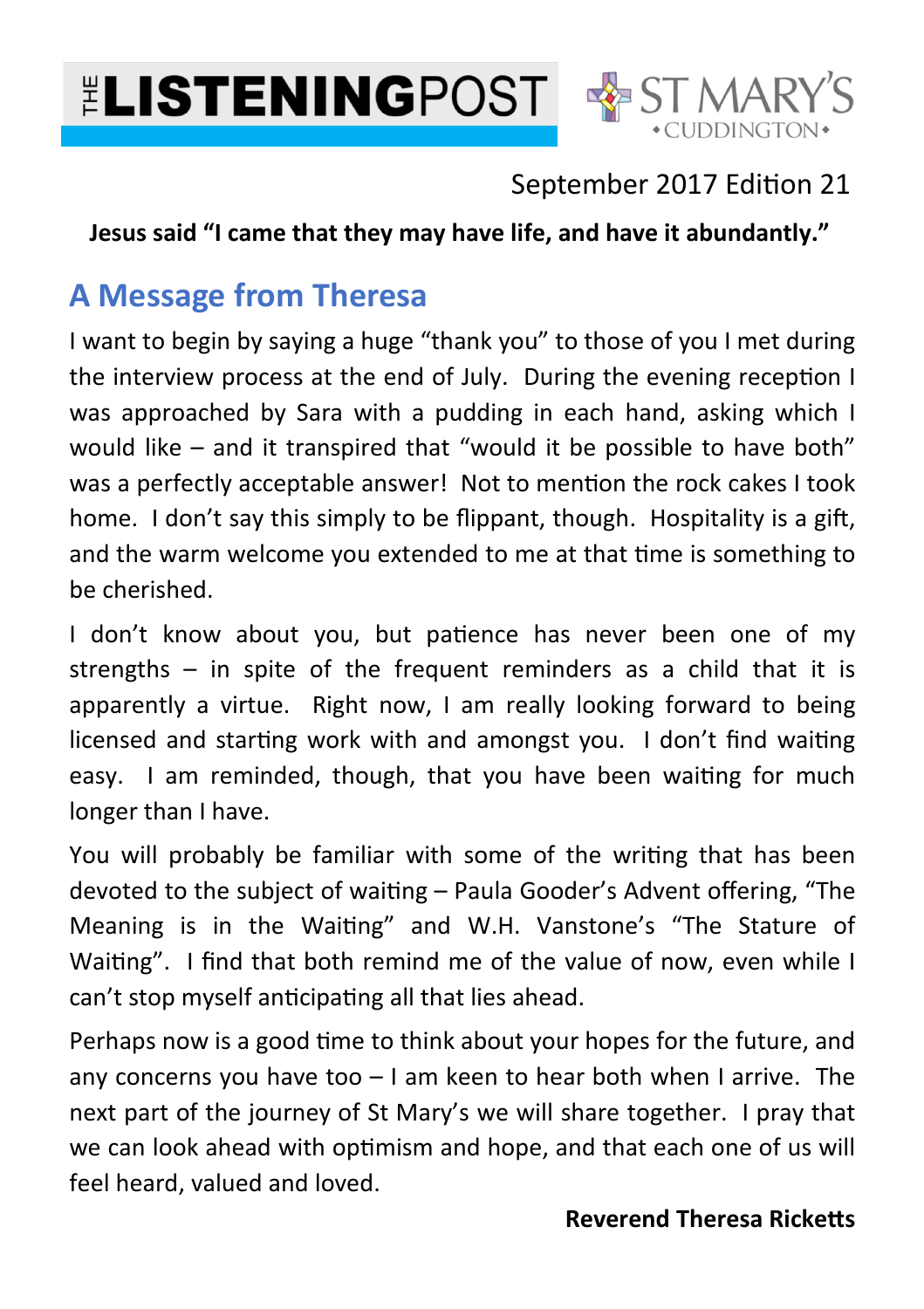# **Welcome**

Welcome to The Listening Post. We have an important welcome on the horizon. We were delighted last month to learn that the Reverend Theresa Ricketts is to be our new Priest in Charge. Theresa has written the message on the front page and it seems she is as pleased as we are. She has asked us to start thinking about our hopes and concerns for our church.

Should you wish to share your thoughts about this, or anything else, please write something for the November Listening Post and get it to me by Friday 10 November.

Please send your feedback, photographs and arcles to: **Linda Charlton (Editor)** thelisteningpost@cuddingtonparish.org.uk Text 07778 127670.

# **Guildford Cathedral Update**

The first phase of Guildford Cathedral 2020 - The People's Cathedral - is now complete and the Cathedral is fully open and functional.

The builders left in mid- August after 16 months, and the team working on explaining and preserving the legacy of all the local people involved in or with the cathedral throughout its brief life, finished their work at the end of August.

Since then cathedral staff and volunteers have been cleaning and tidying up, which is always necessary following any major building work.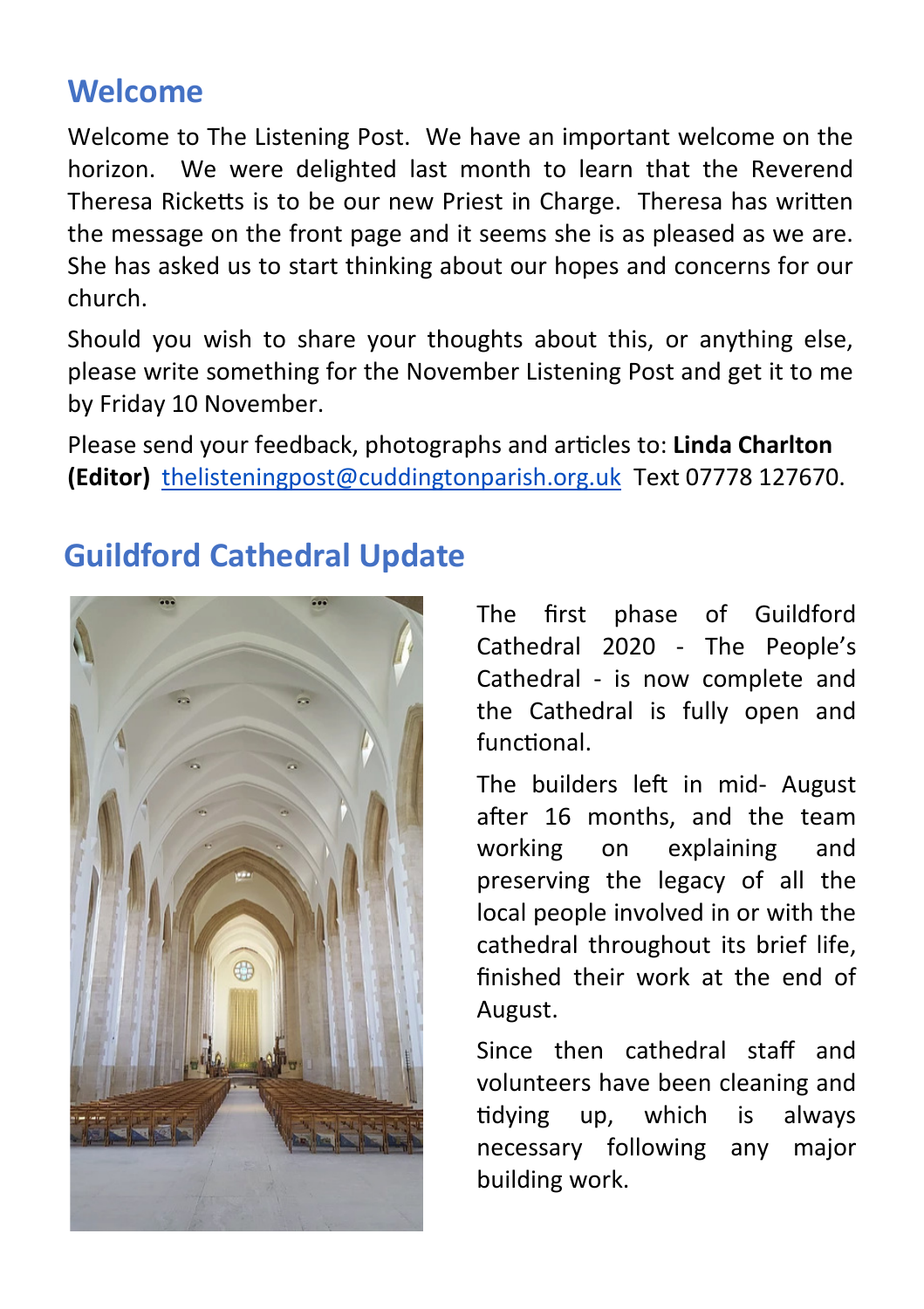The result of all this work, which has been performed to a very high standard, is quite stunning. The space and lightness of the nave and chancel are enhanced as one would expect after a major refurbishment. But perhaps the most striking change is the way in which information about the cathedral is displayed.

There is a new room near the chapter house dedicated to providing much more information about various aspects of the cathedral, using panel displays, continuous loop videos and an interactive console where one can delve deeper into certain aspects (eg details of all 1400 kneelers).

There are other display boards in some alcoves, the Treasury and elsewhere. There is also an interactive audio console where the visitor can listen to a selection

of comments from a variety of people involved with the cathedral either at present or during the past. All these displays have been positioned so that the cathedral's prime purpose as a very special place of worship is not compromised.

Some new initiatives include Tower tours (booking recommended) on two Saturdays per month, and a regular Thursday tour which does not have to be pre booked (although it can be). There is a small charge for these tours although entry to the cathedral remains free (a small donation is suggested).

I would recommend a visit (both for those who have been before, and those who have not). I do not think you will be disappointed.

#### **Malcolm Coffey**

### **A New Addition to the Library**



The Church Library has a new paperback that you might find interesting. It's called "Where's God in a Messed Up World" by Roger Carswell. He looks at the question : why does a loving God not stop the suffering in the world. It provides some interesting views on this perennial question and is easy to read and is quite short.